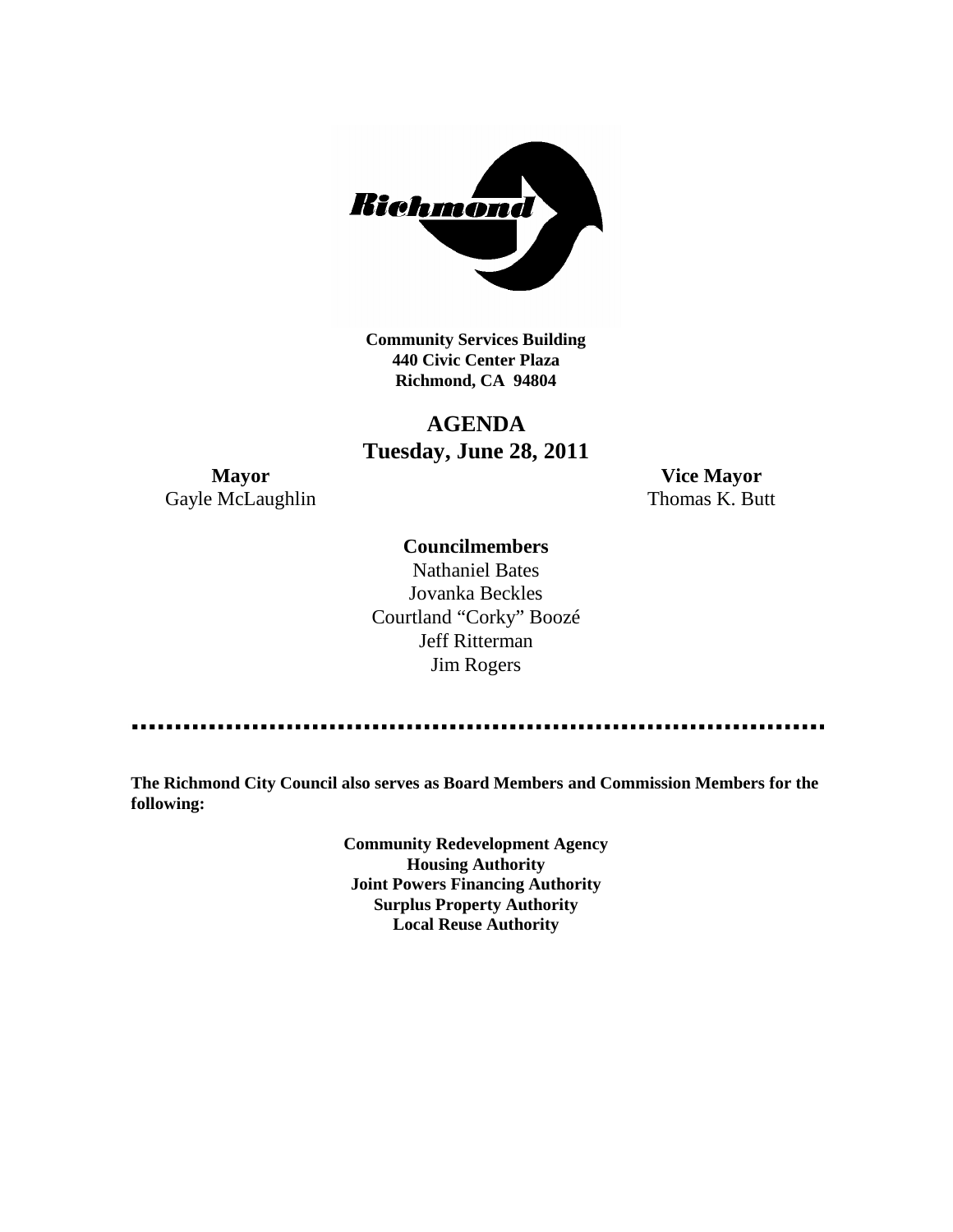# **MEETING PROCEDURES**

The City of Richmond encourages community participation at its City Council meetings and has established procedures that are intended to accommodate public input in a timely and time-sensitive way. As a courtesy to all members of the public who wish to participate in City Council meetings, please observe the following procedures:

**PUBLIC COMMENT ON AGENDA ITEMS:** Anyone who desires to address the City Council on items appearing on the agenda must complete and file a pink speaker's card with the City Clerk **prior** to the City Council's consideration of the item. Once the City Clerk has announced the item and discussion has commenced, no person shall be permitted to speak on the item other than those persons who have submitted their names to the City Clerk. Your name will be called when the item is announced for discussion. **Each speaker will be allowed TWO (2) MINUTES to address the City Council on NON-PUBLIC HEARING items listed on the agenda.**

**OPEN FORUM FOR PUBLIC COMMENT:** Individuals who would like to address the City Council on matters not listed on the agenda or on **Presentations, Proclamations and Commendations, Report from the City Attorney, or Reports of Officers** may do so under Open Forum. All speakers must complete and file a pink speaker's card with the City Clerk **prior** to the commencement of Open Forum. **The amount of time allotted to individual speakers shall be determined based on the number of persons requesting to speak during this item. The time allocation for each speaker will be as follows: 15 or fewer speakers, a maximum of 2 minutes; 16 to 24 speakers, a maximum of 1 and one-half minutes; and 25 or more speakers, a maximum of 1 minute.**

#### **SPEAKERS ARE REQUESTED TO OCCUPY THE RESERVED SEATS IN THE FRONT ROW BEHIND THE SPEAKER'S PODIUM AS THEIR NAME IS ANNOUNCED BY THE CITY CLERK.**

**CONSENT CALENDAR:** Consent Calendar items are considered routine and will be enacted, approved or adopted by one motion unless a request for removal for discussion or explanation is received from the audience or the City Council. A member of the audience requesting to remove an item from the Consent Calendar must complete and file a speaker's card with the City Clerk **prior to the City Council's consideration of Agenda Review.** An item removed from the Consent Calendar may be placed anywhere on the agenda following the City Council's agenda review.

*The City Council's adopted Rules of Procedure recognize that debate on policy is healthy; debate on personalities is not. The Chairperson has the right and obligation to cut off discussion that is too personal, too loud, or too crude.*

**\*\*\*\*\*\*\*\*\*\*\*\*\*\*\*\*\*\*\*\*\*\*\*\*\*\*\*\*\*\*\*\*\*\*\*\*\*\*\*\*\*\*\*\*\*\*\*\*\*\*\*\*\*\*\*\*\*\***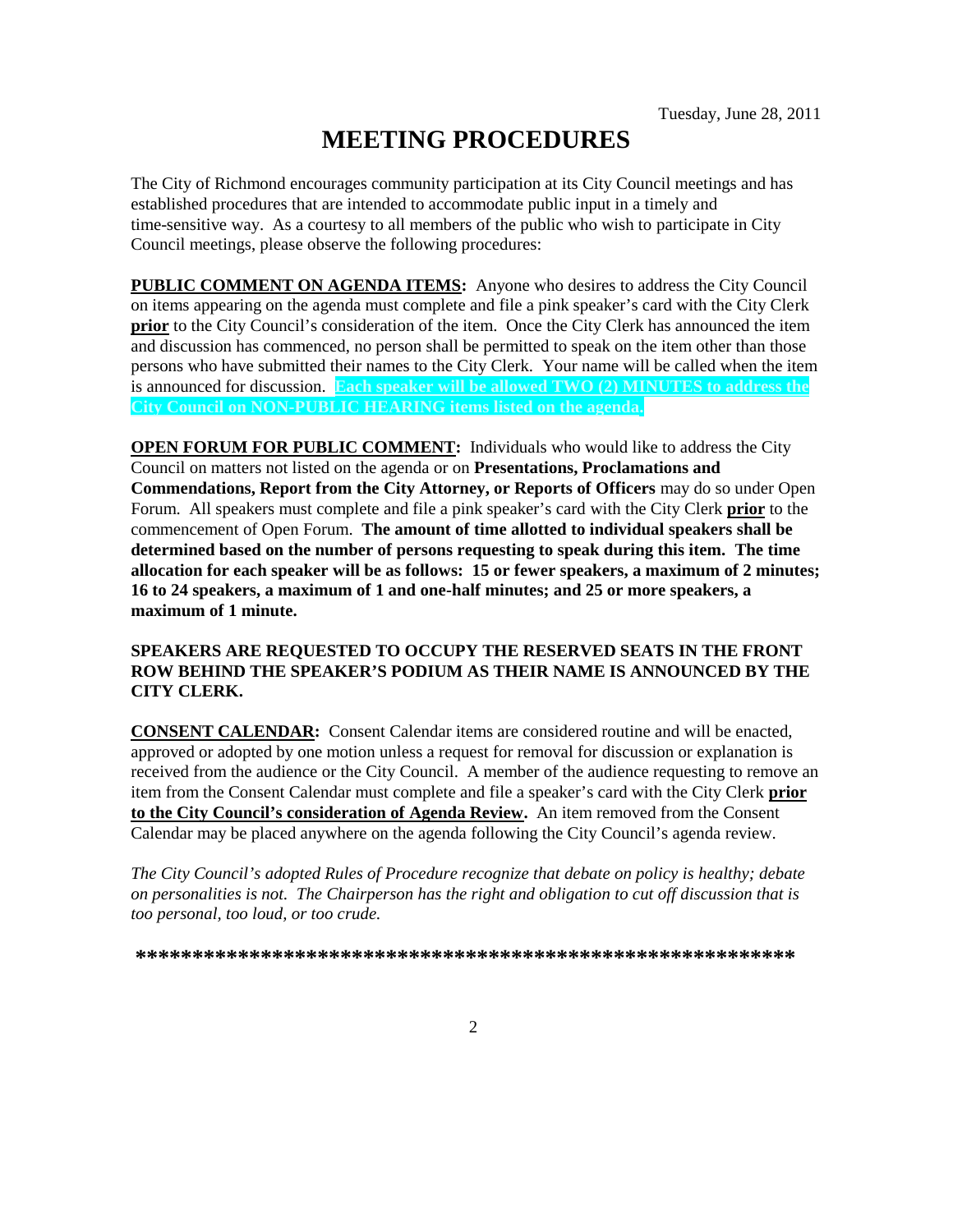## **EVENING OPEN SESSION**

5:30 p.m.

#### **A. ROLL CALL**

**B. PUBLIC COMMENT**

#### **C. ADJOURN TO CLOSED SESSION**

## **CLOSED SESSION**

Shimada Room of the Community Services Building

#### **A. CITY COUNCIL**

**A-1.** LIABILITY CLAIMS - PENDING LITIGATION (Government Code Section 54956.9):

Williams vs. City of Richmond

**A-2.** CONFERENCE WITH LEGAL COUNSEL - EXISTING LITIGATION (Subdivision [a] of Government Code Section 54956.9):

Brittney East vs. City of Richmond

**\*\*\*\*\*\*\*\*\*\*\*\*\*\*\*\*\*\*\*\*\*\*\*\*\*\*\*\*\*\*\*\*\*\*\*\*\*\*\*\*\*\*\*\*\*\*\*\*\*\*\*\*\*\*\*\*\*\***

## **RICHMOND CITY COUNCIL**

6:30 p.m.

- **A. PLEDGE TO THE FLAG**
- **B. ROLL CALL**
- **C. STATEMENT OF CONFLICT OF INTEREST**
- **D. OPEN FORUM FOR PUBLIC COMMENT**
- **E. AGENDA REVIEW**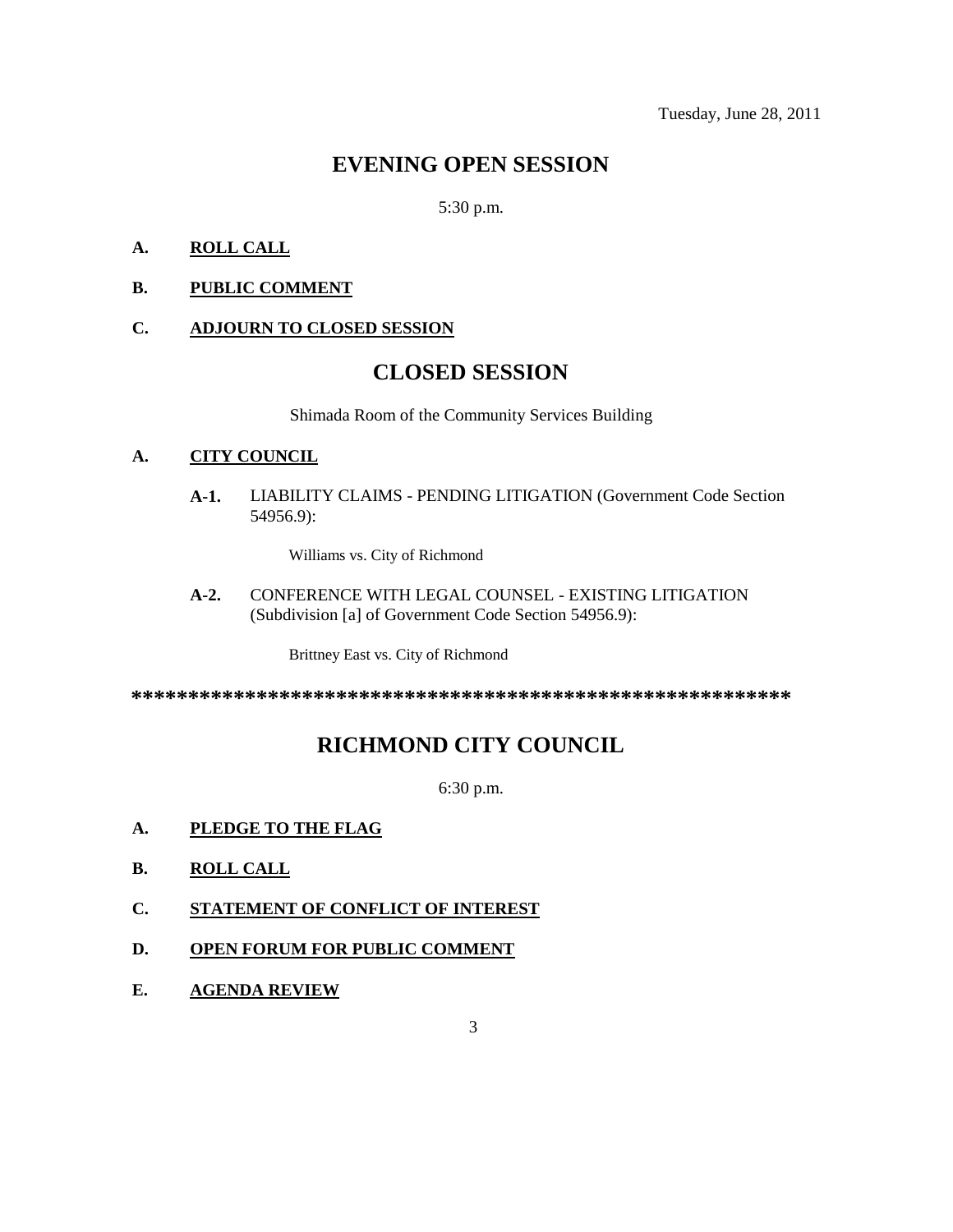#### **F. PRESENTATIONS, PROCLAMATIONS, AND COMMENDATIONS**

- **F-1.** RECEIVE a report from the 23rd Street Merchants' Association on the 2011 Cinco de Mayo festivities held on 23rd Street in the City of Richmond on April 30th - Councilmember Ritterman (620-6581).
- **F-2.** PRESENTATION of a "Scholarships Are Terrific" (S.A.T.) scholarship sponsored by the Friends of the Richmond Public Library and the Richmond Public Library to Maria Martinez, a graduate of Richmond High School - Library and Cultural Services (Mike Oliver/Angela Cox 620-6554).
- **F-3.** PROCLAMATION recognizing June 2011 as Lesbian, Gay, Bisexual, and Transgender (LGBT) Pride Month - Mayor McLaughlin (620-6503) and Councilmember Beckles (620-6581).

#### **G. REPORT FROM THE CITY ATTORNEY OF FINAL DECISIONS MADE AND NON-CONFIDENTIAL DISCUSSIONS HELD DURING CLOSED SESSION**

#### **H. STUDY SESSION**

- **H-1.** RECEIVE a presentation by Contra Costa County Supervisor John Gioia, Chairperson, Doctors Medical Center (DMC) Joint Governing Board; Eric Zell, Vice-Chairperson, DMC Joint Governing Board; and Dawn Gideon, DMC Interim Chief Executive Officer, concerning the operation and financial condition of Doctors Medical Center - City Manager's Office (Bill Lindsay 620- 6512).
- **H-2.** RECEIVE a report from Bay Area Biosolids to Energy regarding a demonstration project for alternative disposal methods for biosolids from wastewater treatment plants using Richmond-based Intellergy Systems Technology - Engineering Services Department (Edric Kwan/Chad Davisson 620-5486).

#### **I. COUNCIL AS A WHOLE**

- **I-1.** ADOPT a resolution approving the 2011-12 Appropriations Limit for the City of Richmond pursuant to Article XIIIB, as amended, of the Constitution of the State of California - Finance Department (James Goins 620-6740).
- **I-2.** REVIEW AND ADOPT the following resolutions for the City of Richmond: (1) approving the Fiscal Year 2011-2012 Operating Budget; and (2) approving the Fiscal Year 2011-2016 Five-Year Capital Improvement Plan Budget - Finance Department (James Goins 620-6740).